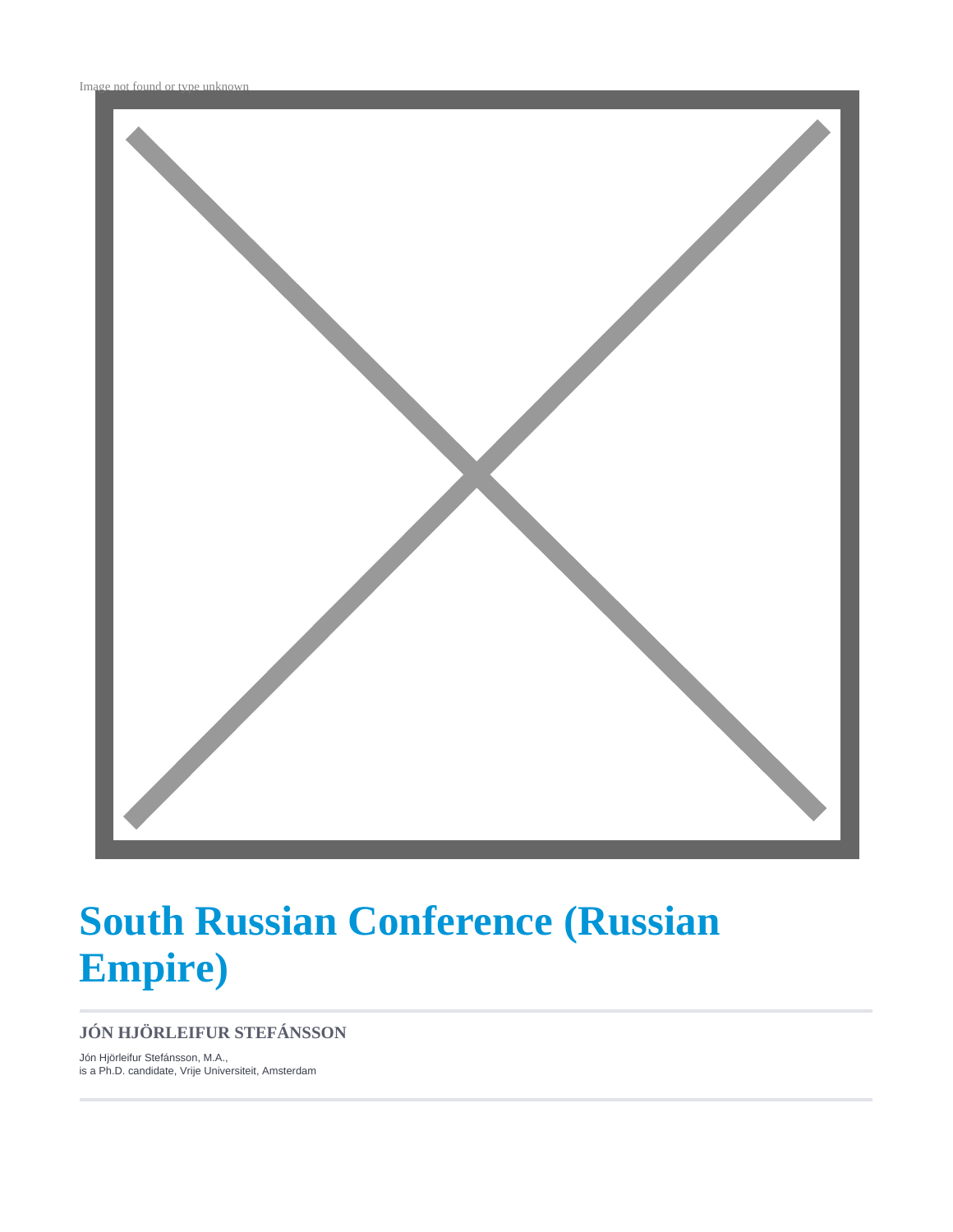<span id="page-1-0"></span>The South Russian Conference covered the territory in the Russian Empire that today is southeastern Ukraine and the North Caucasus. It operated from 1908 to 1912.

## Territory and Statistics

Period: 1908-1912

Territory: Governorates of Bessarabia, Taurida, Yekaterinoslav, and the area between Don and Donetz

Population: 12,599,200[2](#page-2-0)

Membership: 570<sup>[3](#page-2-0)</sup>

Churches: 22[4](#page-2-0)

## Origin of Seventh-day Adventist Work in the Territory

Mission work began in Russia in the late 19th century. In 1890 the Russian Mission was formed, and in 1901 it was divided into three fields: The Northern Russian Mission, the Middle Russian Mission, and the Southern Russian Mission (and soon conference).

During this time the believers were divided into church units, to some extent along ethnic lines: the Germans belonged to the South Russian Conference and the Russians—including those who lived in the territory of the South Russian Conference—belonged to the Middle Russian Mission.[5](#page-2-0)

Over the next few years members increased by the hundreds and German and Russian believers of the southwestern Russian territory eventually agreed to associate in the same conference. These reasons gave rise to organizational changes in 1905 which took effect in 1906. All members who lived in the territory of the South Russian Conference would associate together in the conference (now renamed the East Russian Conference). Furthermore, a part of the conference was cut off to form the South Russian Mission at a later meeting.6 The mission comprised the governorates of Bessarabia, Kherson, Taurida, and Yekaterinoslav, and Don District II[.](#page-2-0) By the end of its first quarter, the mission had 366 members.<sup>8</sup> Initial officers were D[.](#page-2-0) Isaak (president), M. Fritz, R. Jurkin, and Mr. Albrecht.[9](#page-2-0) 6 7

## Organizational History

At the annual meeting of the South Russian Mission, in Bender, Bessarabia, on September 22 to 29, 1907, the members organized the mission into the South Russian Conference[.](#page-2-0)<sup>10</sup> The change took effect on January 1, 1908. The South Russian Conference became part of the Russian Union which had also been organized the previous year and came into effect at the start of 1908[.](#page-2-0)<sup> $\dot{\eta}$ </sup> The conference territory remained the same as that of the mission, with the addition of the governorate of Kharkov, which was cut off from the Middle Russian Mission[.](#page-2-0)<sup>12</sup> At the end of its first quarter the conference had 505 members.<sup>13</sup> Initial officers were D[.](#page-2-0) Isaak (president), W. Schlegel Jr. (secretary), J. Perk, M. Demidov, P. Thiessen, and J. Albrecht.<sup>[14](#page-2-0)</sup>

At the Russian Union meeting in Moscow on March 18 to 29, 1908, the Kharkov governorate was apparently cut off from the South Russian Conference to become part of the Little Russian Mission organized at the same meeting.<sup>5</sup>

At the Russian Union meeting at Riga in April 1912, the South Russian Conference was divided and its name changed. The governorates of Bessarabia, Kherson, and Podolia were organized into the Black Sea Mission. The first two governorates were taken from the South Russian Conference, and the third from the Little Russian Mission. The now smaller South Russian Conference was renamed Azov Conference.<sup>[16](#page-2-0)</sup>

## List of Presidents

South Russian Mission: D. Isaak (1906-1907). South Russian Conference: D. Isaak (1908<sup>[17](#page-2-0)</sup>-1912).

#### **SOURCES**

Annual Statistical Report. Washington, D.C.: General Conference of Seventh-day Adventists, 1911-1912.

"Berichte der Russischen Union vom 1. Januar bis 31. März 1912." Zions-Wächter, May 20, 1912.

"Berichte der Russischen Union vom 1. Oktober bis 31. Dezember 1911." Zions-Wächter, February 19, 1912.

Böttcher, J. T. "Russia." ARH, May 13, 1909.

Conradi, Ludwig R. "The Meeting at Alexandrodar." ARH, March 8, 1906.